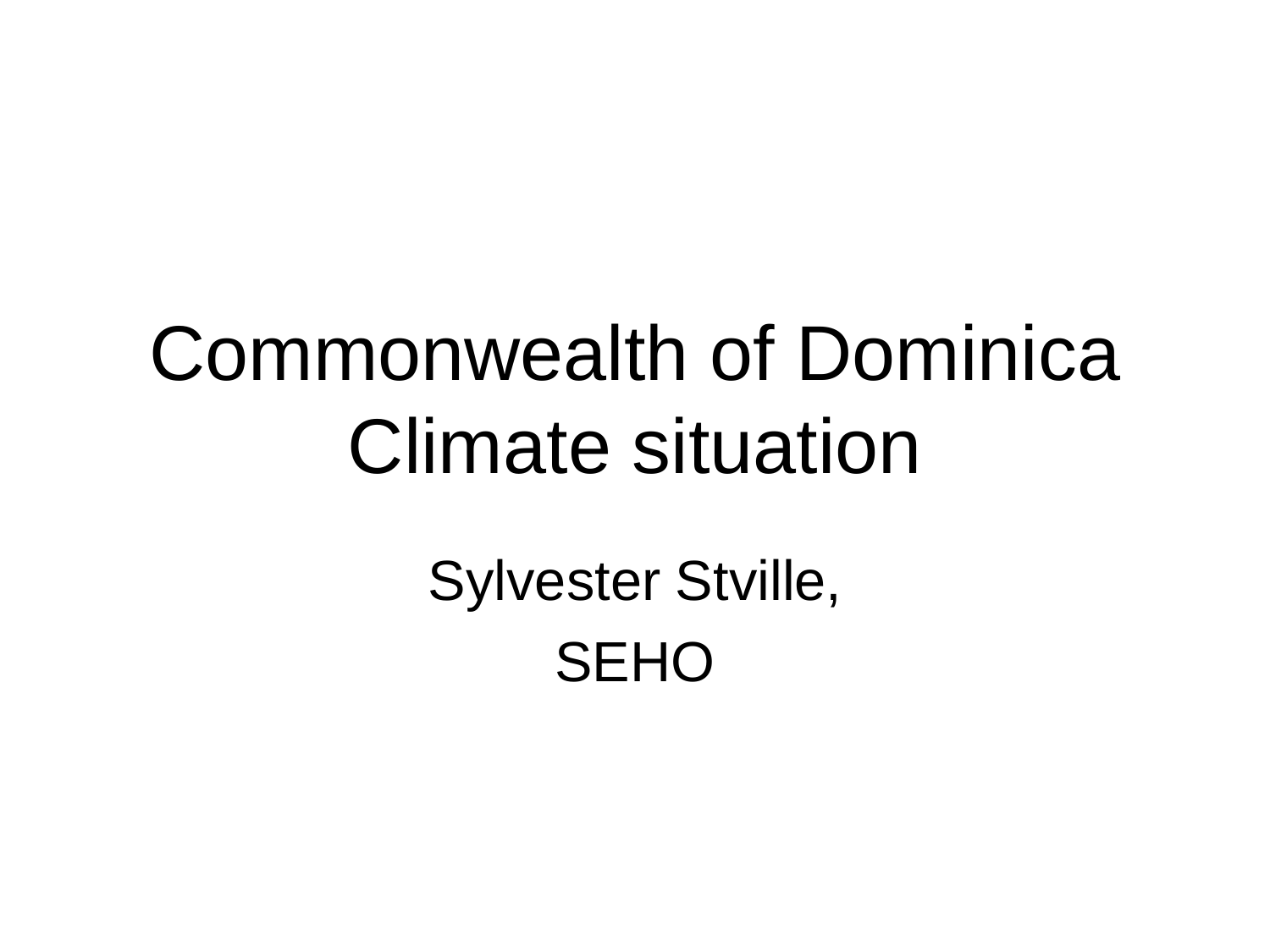#### Dominica

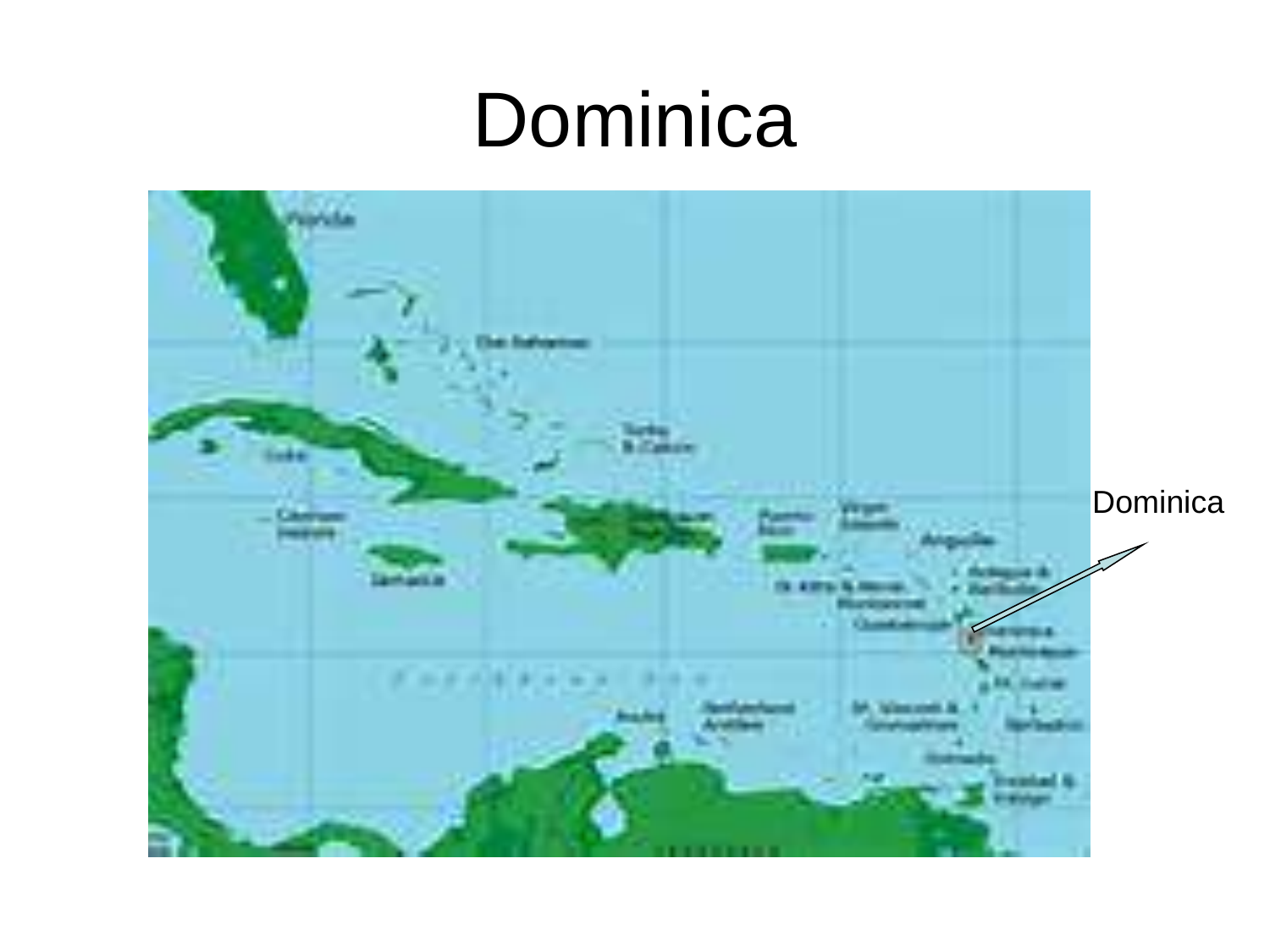### Map of Dominica

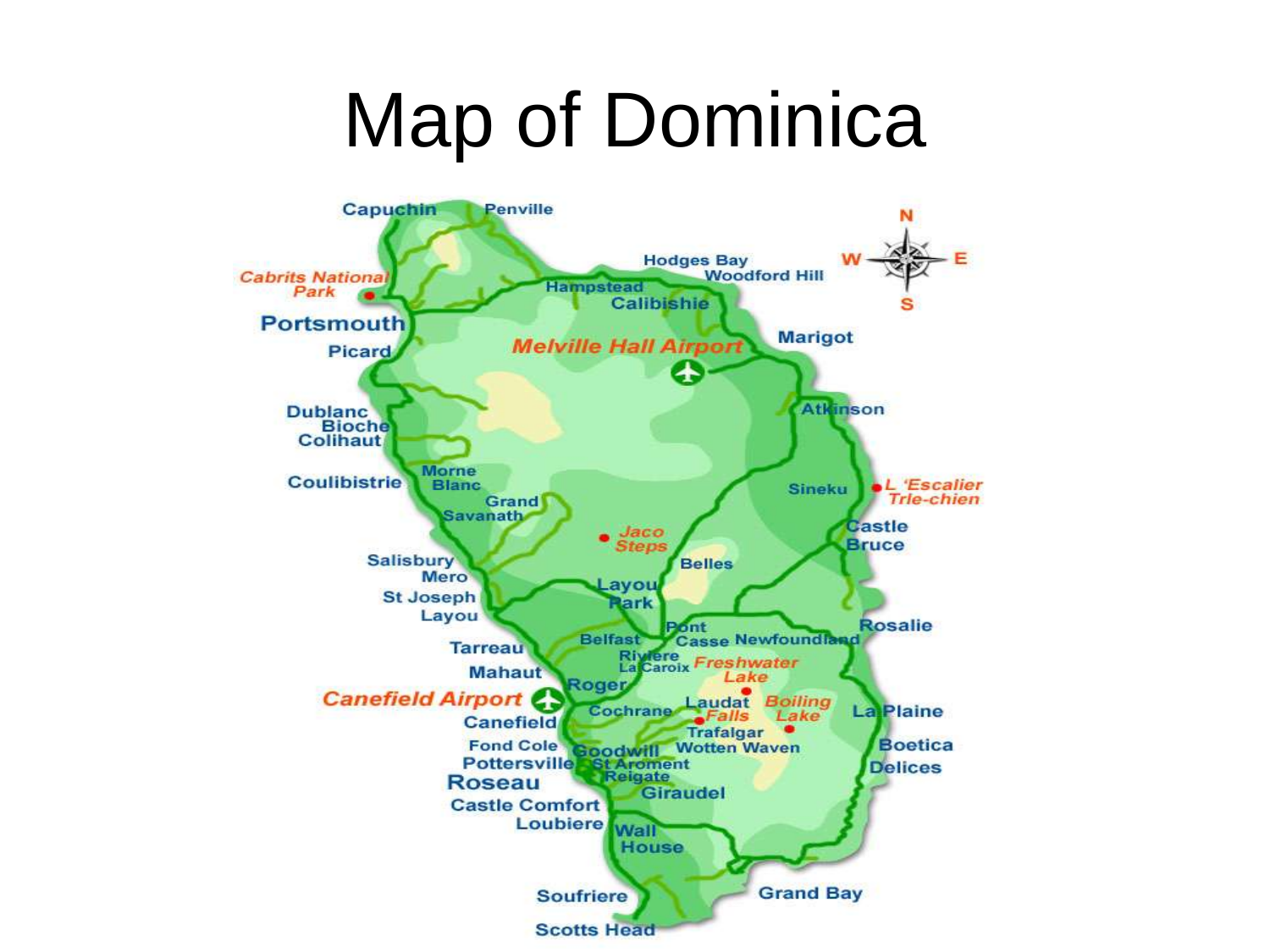# Country Profile

- Dominica is in the Windward Islands .
- Located between 15<sup>o</sup> 12' and 15<sup>o</sup> 39' N Latitude and 61º 14' and 61º 29' W Longitude.
- 48 km long and 24 km wide at its widest point with an area of 75,000 hectares (ha).
- Dominica is mountainous with flat land limited to coastal areas in the northeast, and the centre of the island
- Sixty-nine percent (69%) of island is forested ranging from dry scrub woodland on the coast to lush, tropical forest in the interior.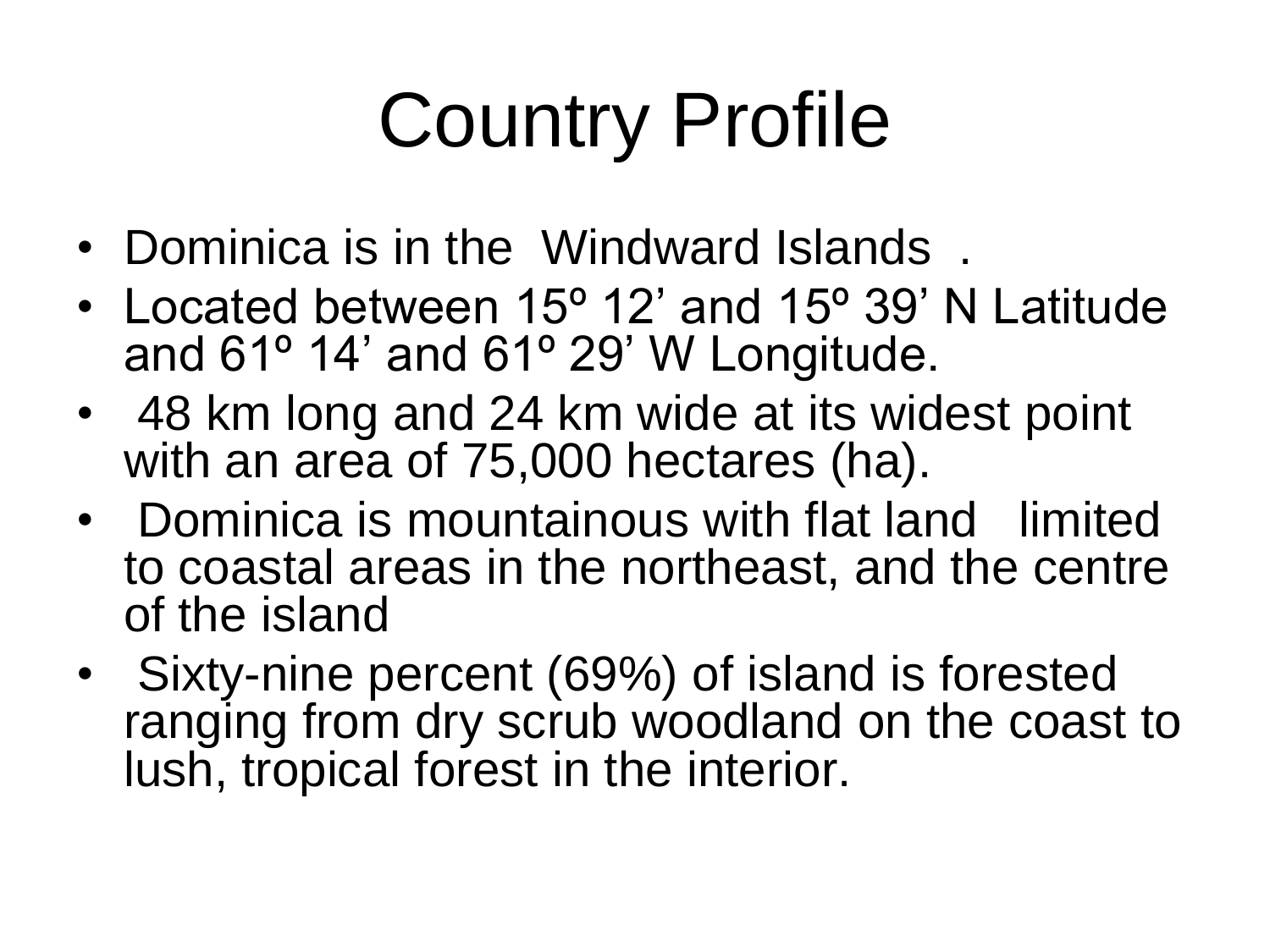# **Demographics**

- 2011 census
- Population 70739
- Male 36411
- Female 34882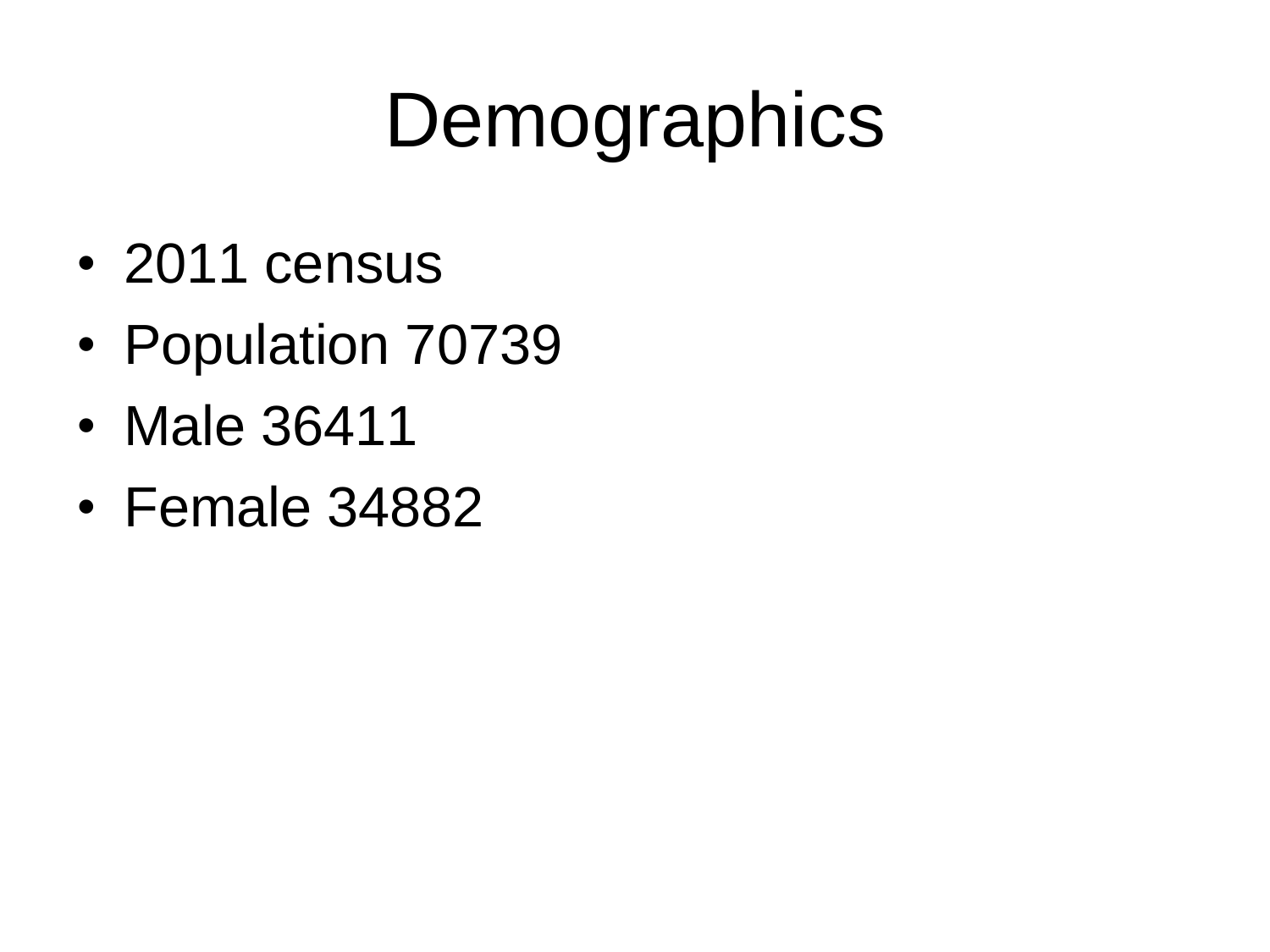## Economy

- Dominated by agricultural production and exports
- It presently has a small but developing tourism sector led by the cruise ship sector
- The country has had to diversify due to diminishing preferential treatment for bananas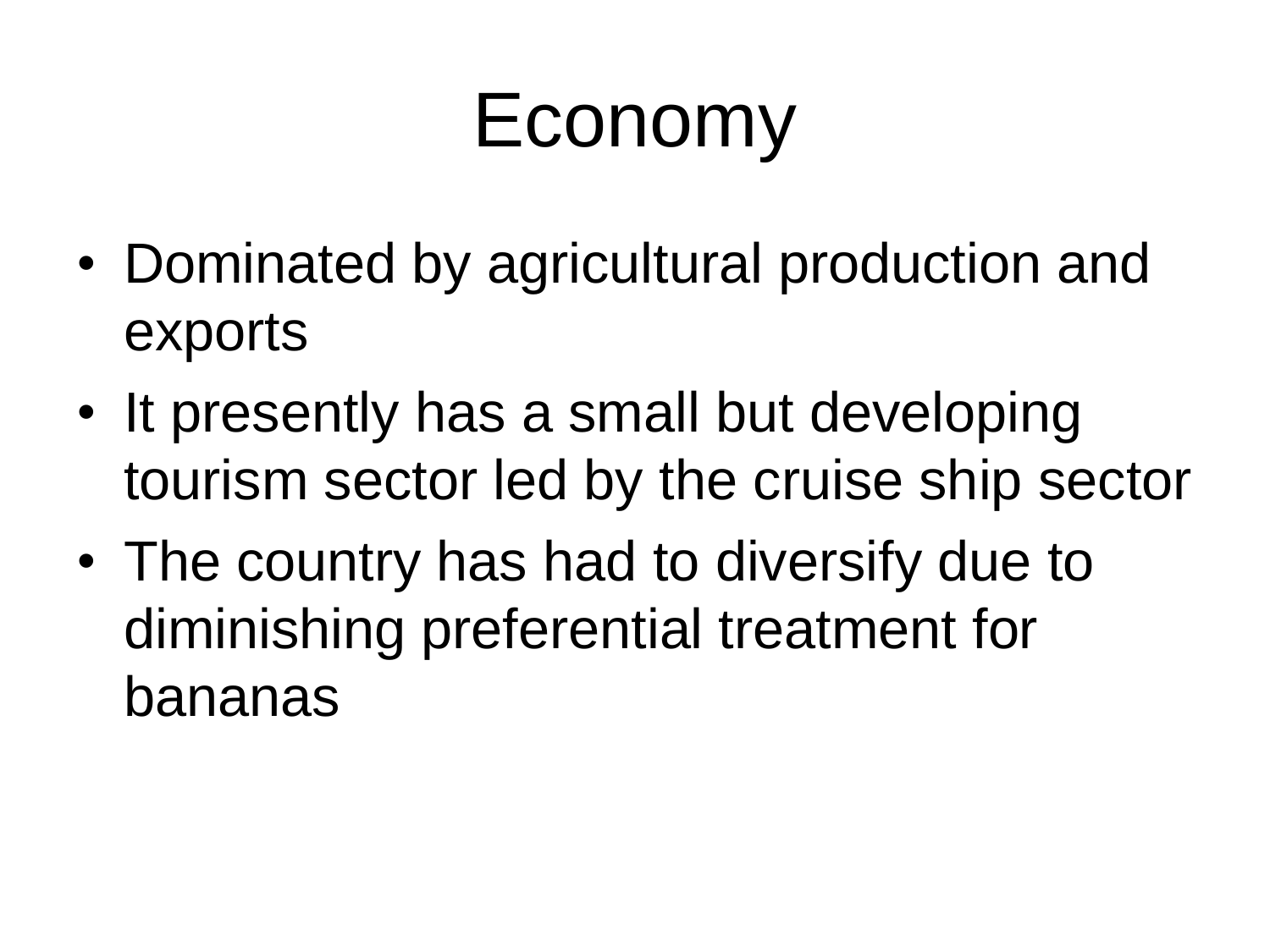# Climate

- Climate is strongly influenced by the north tropical Atlantic
- Climate is humid tropical marine
- The bulk of rainfall occur between June and November which is the hurricane season
- Because of its rigid topography climate micro-climatic variability occurs over short distances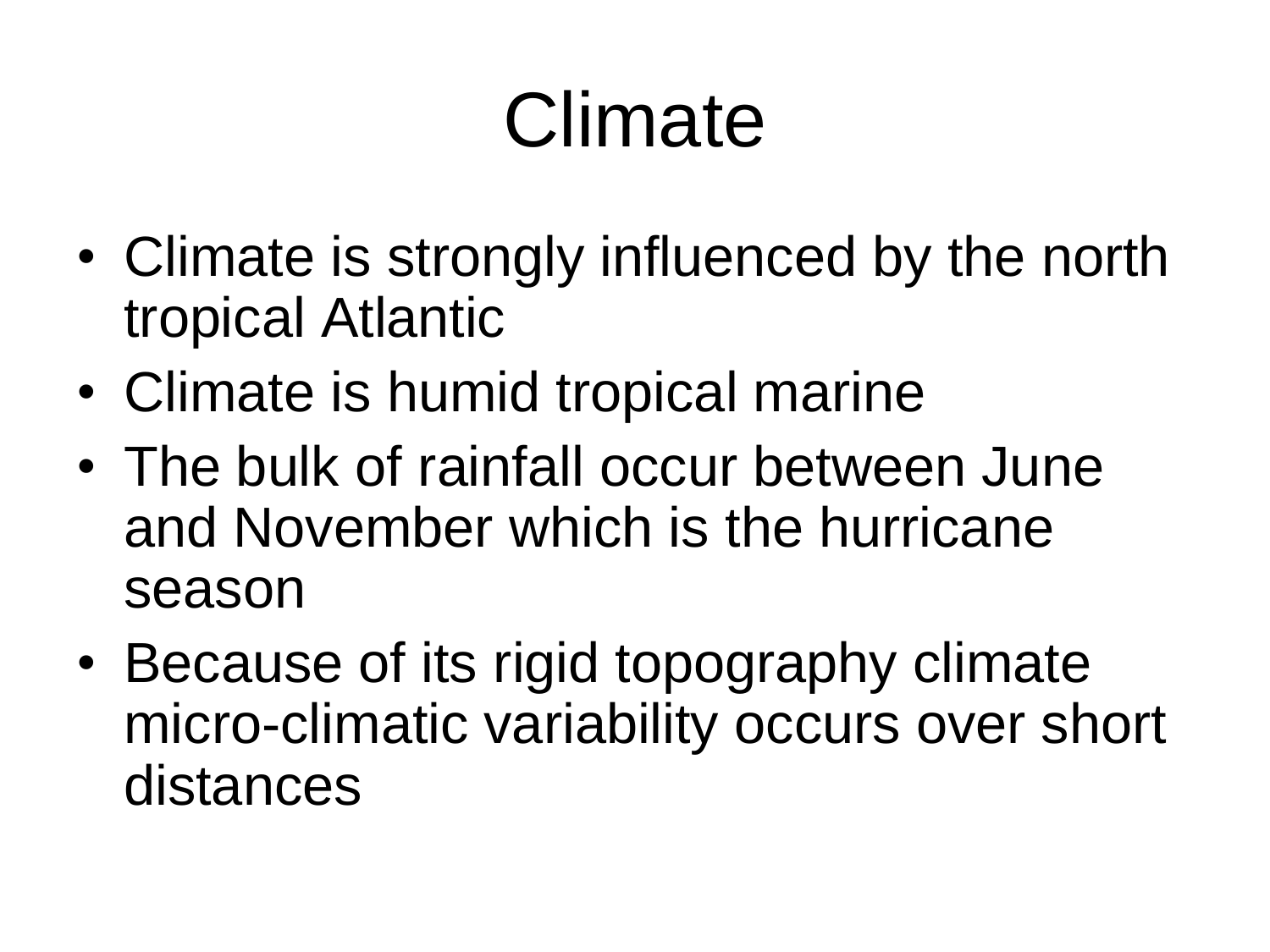# Climate

- Average annual rainfall is between 2000- 8000 mm the wettest in the Eastern **Caribbean**
- High rainfall and mountainous topography makes the country susceptible to landslides
- Temperature is about 27 degrees C with a mean temp of plus or minus 3 deg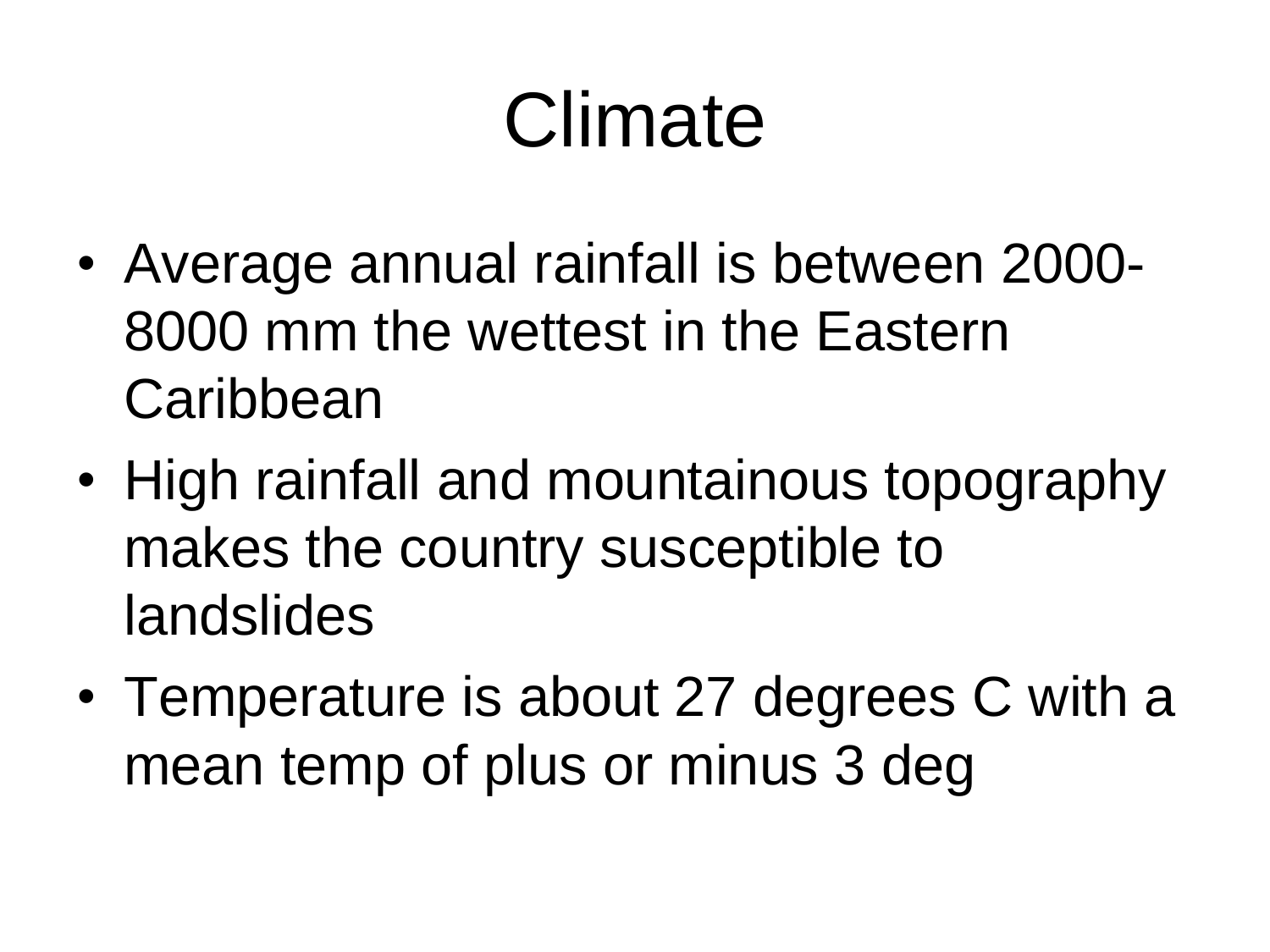#### Climate hazards

- Tropical storms during the period June to November, and the attendant hazards; land slides, flash flooding
- The Commonwealth Vulnerable index has rated Dominica as having the sixth most vulnerable economy to external shocks and natural hazards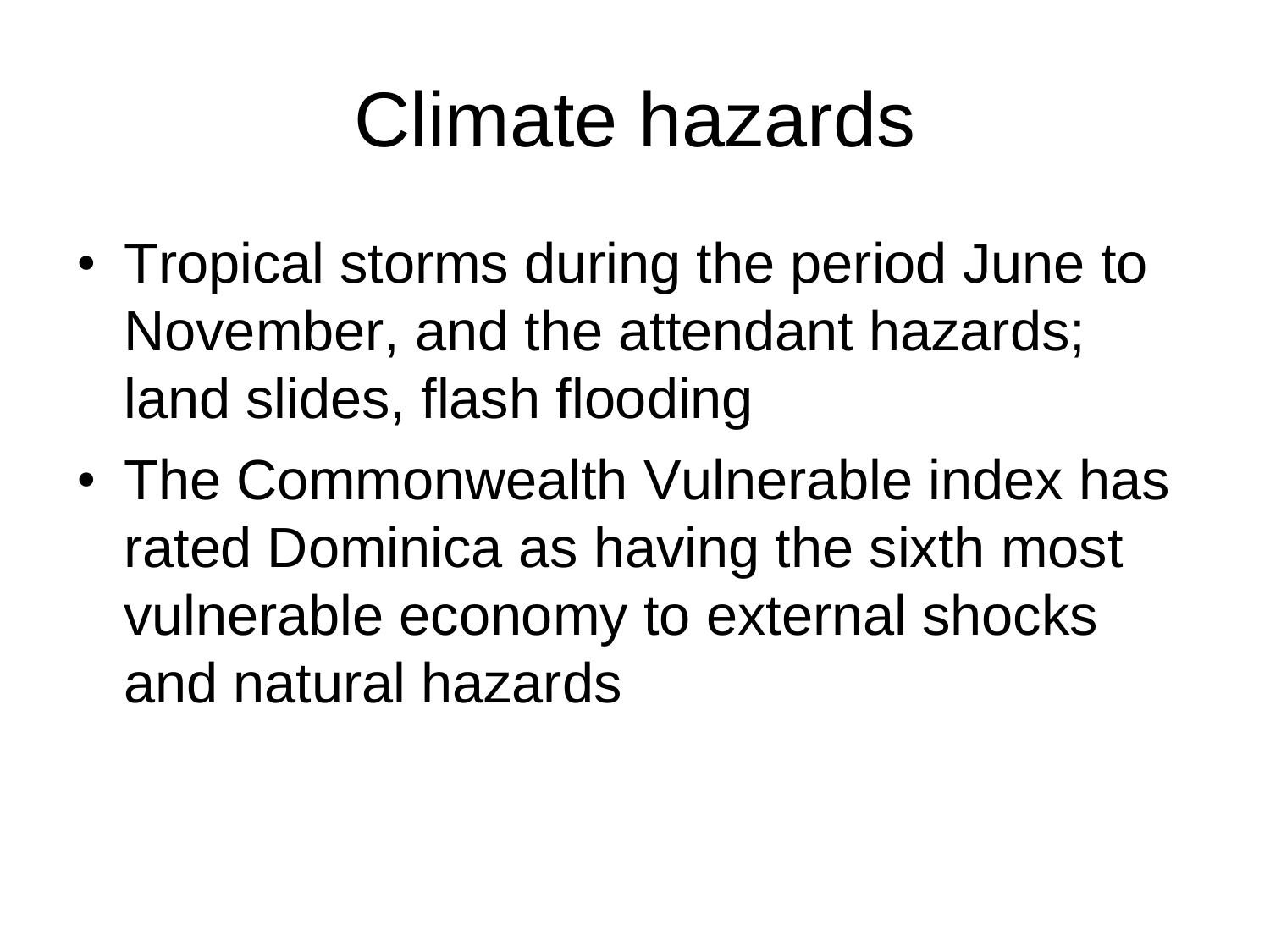- Tropical systems of note include David (1979), Gert (1981), Gilbert (1988), Hugo (1989), Iris (1995), Marilyn (1995), Hortense (1996) and Lenny (1999) and Dean (2007).
- These have severely impact infrastructure, agriculture, transport and fisheries sectors. Seismic activity in Dominica is frequent. It is estimated that over 90% of the population live within 5 kilometres of seismic activity zones

•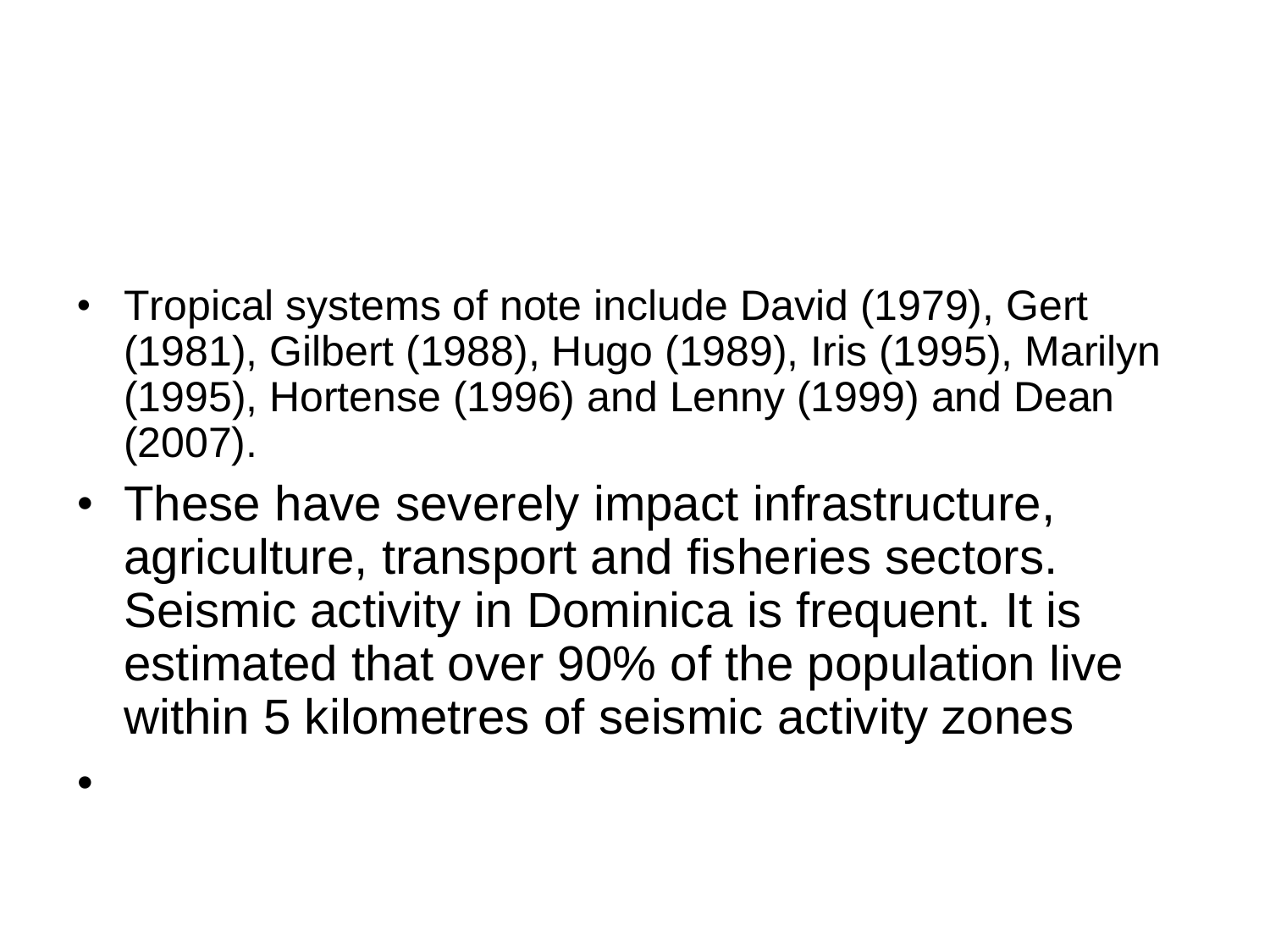# Climate resilience programs

- Dominica has conducted greenhouse gas inventory
- Energy consumption and requirements with a view to exploration of renewable energy sources
- Conducted vulnerability assessments for many sectors including agriculture, public works, water,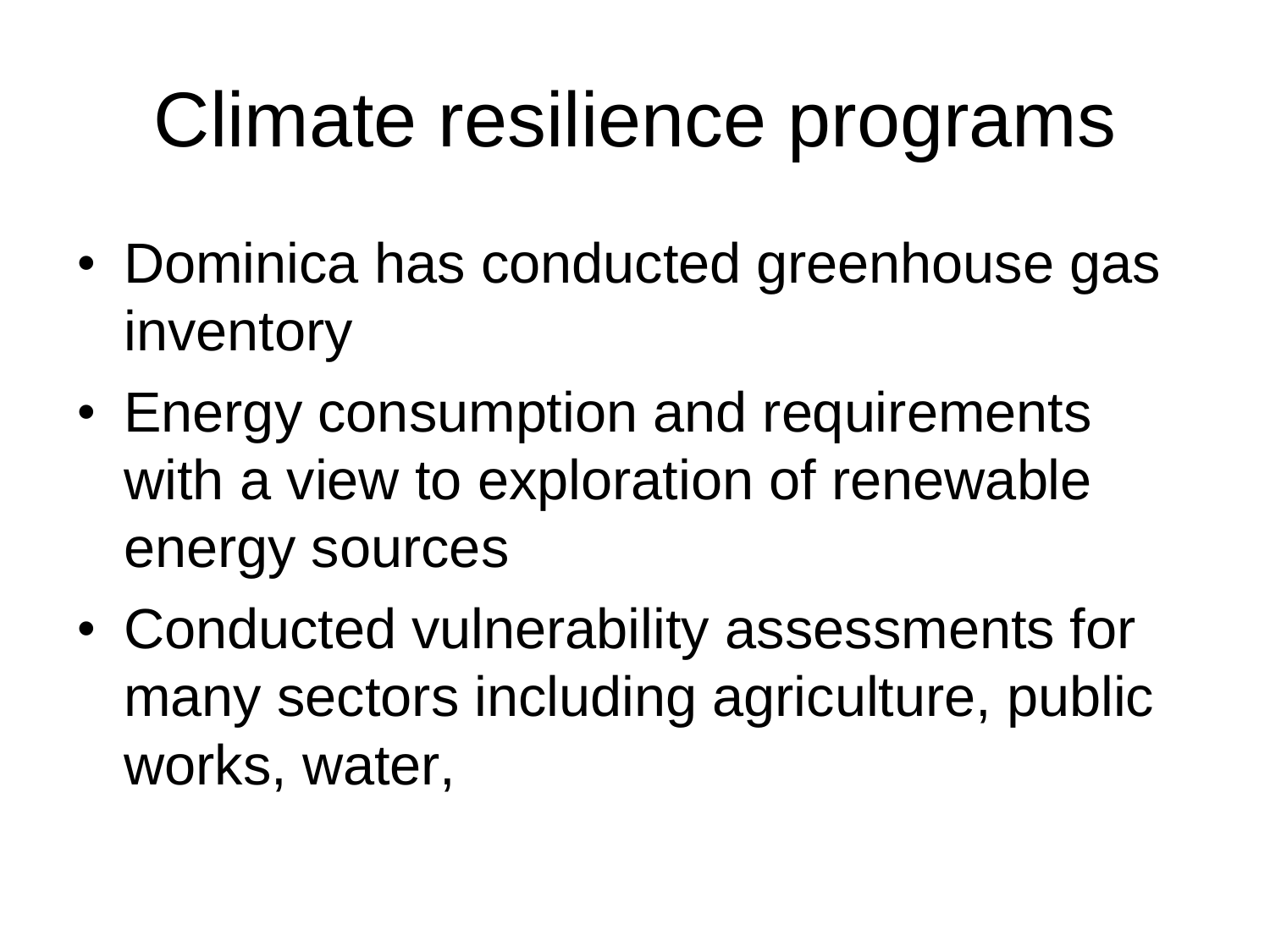# PPCR

- Dominica is presently implementing a PPCR
- A World Bank funded project to build resilience among the various sectors
- Fresh water resources
- Forestry and agriculture
- Assessment of the climate change evidence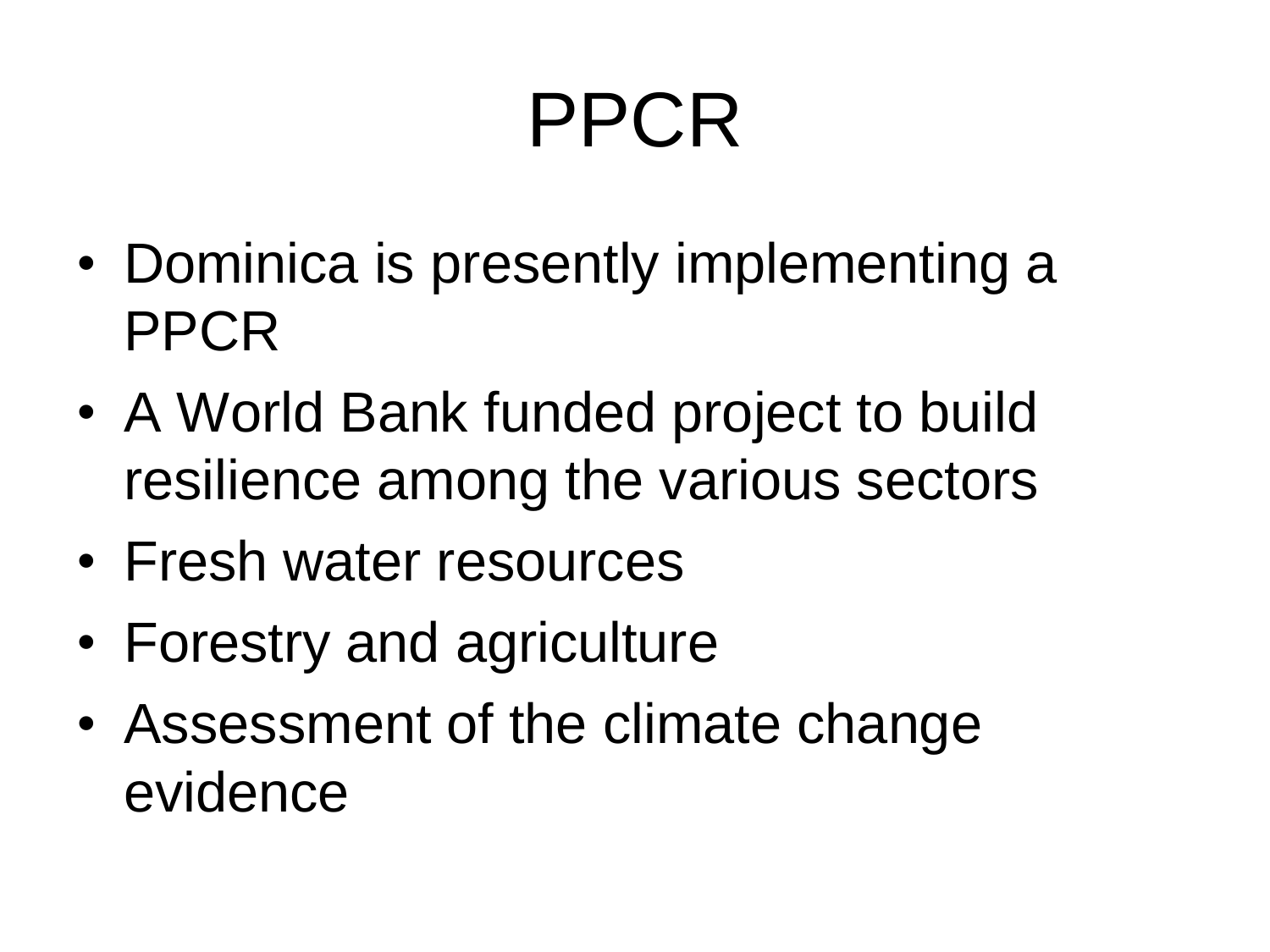# PPCR

- Public works
- Coastal areas management
- Publication of its second national communication on climate change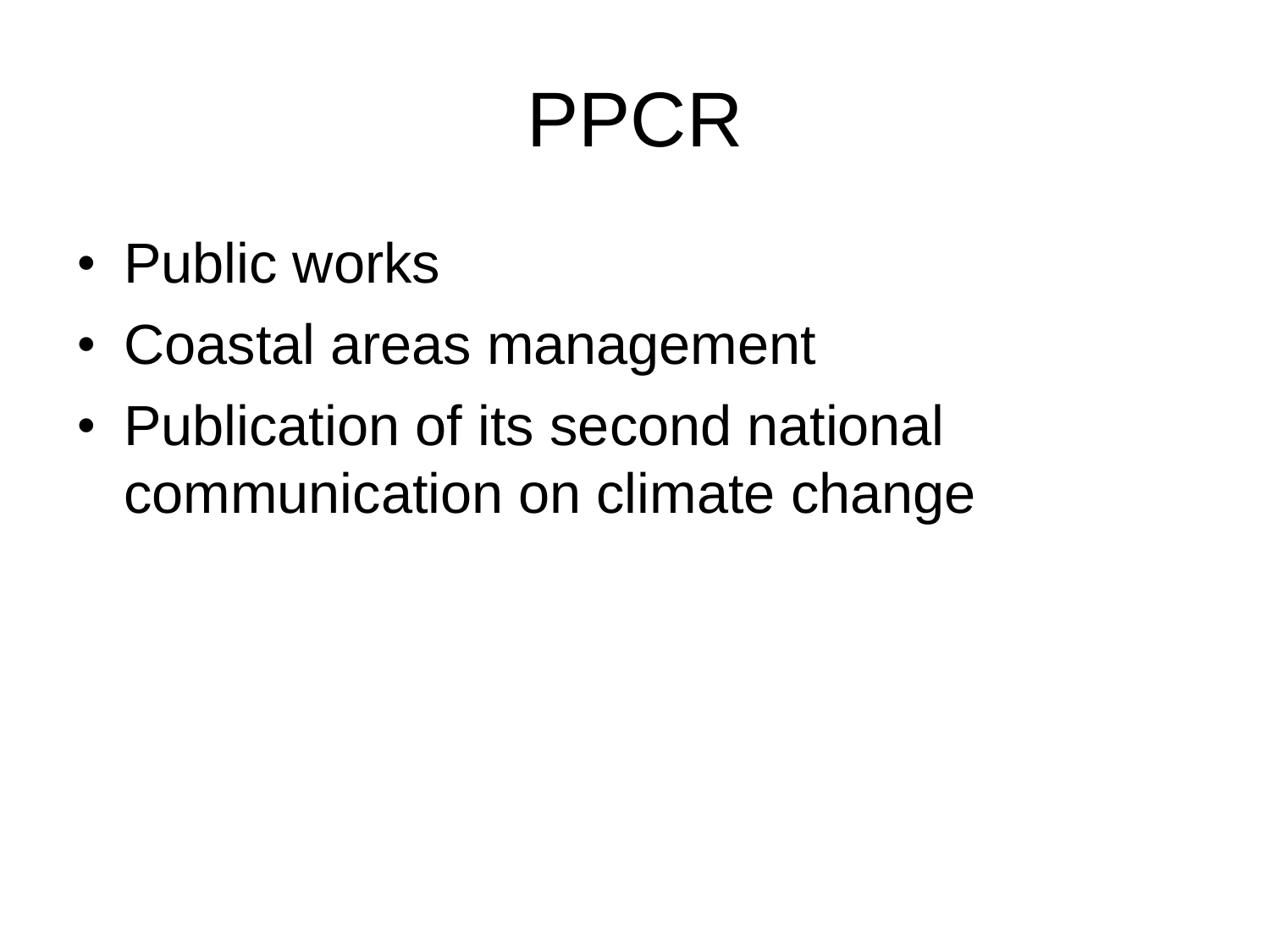# Health and Climate Change

- The PPCR has not identified adaptation in the health sector
- This sector has began to implement measures for climate resilience
- Identification and mapping of vulnerabilities
- Health surveillance to include effects of climate on water, disease vectors, settlements and conditions associated with climate change
- Conduct a national consultation in December along with WMO to develop strategies for the health sector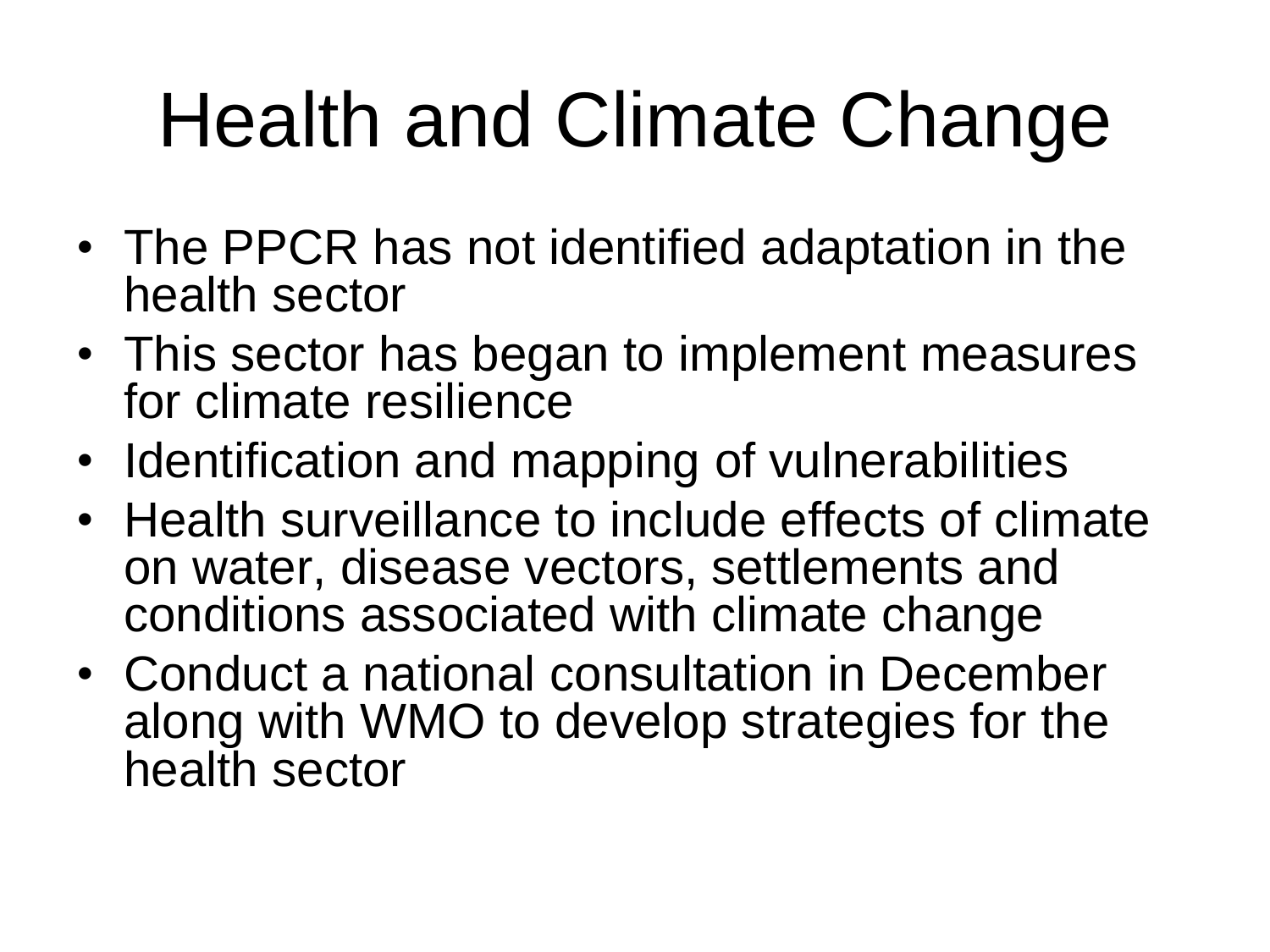#### Dominica's temperature increase



Taylor et al 2009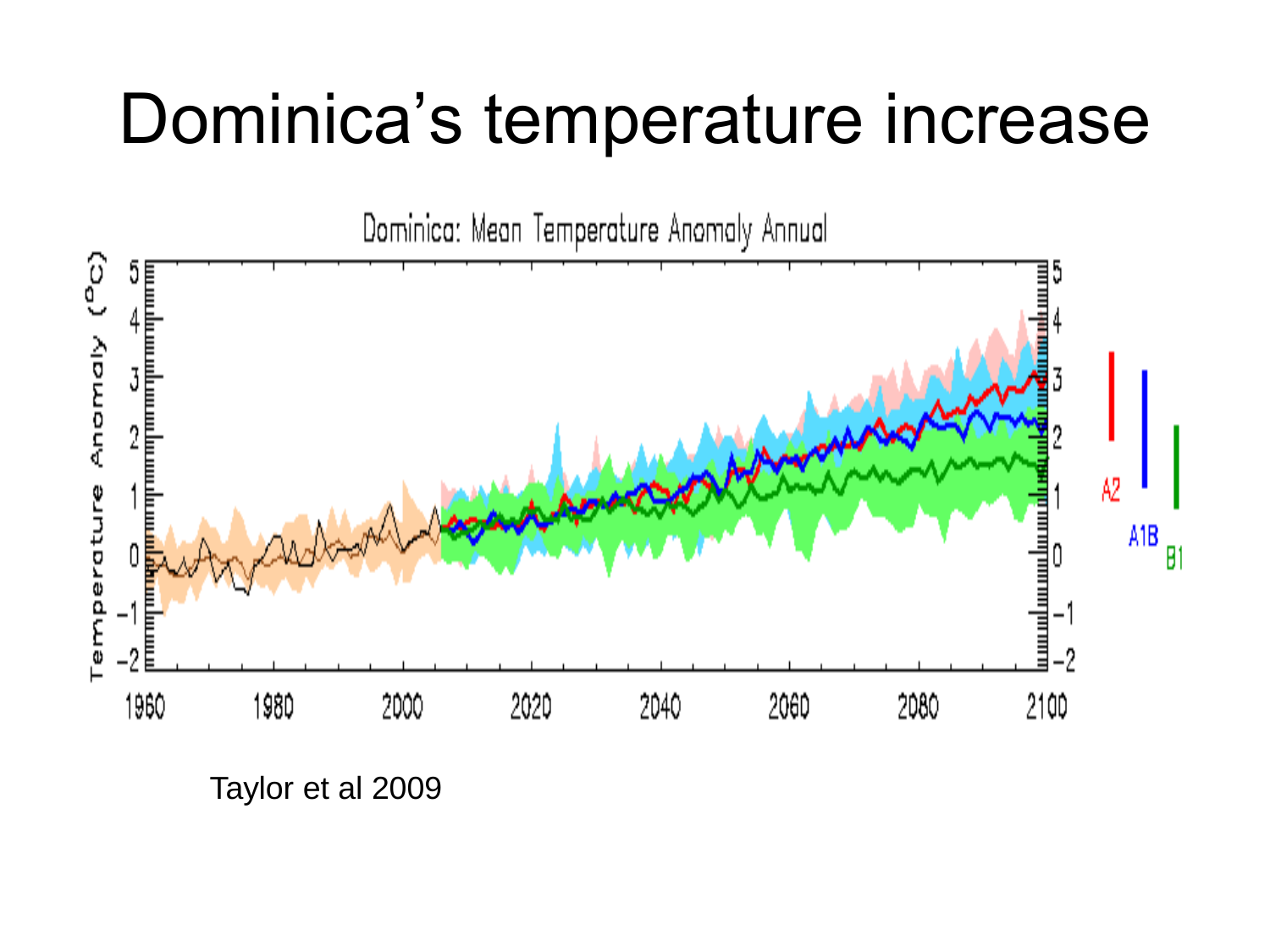#### Dominica's vegetation map

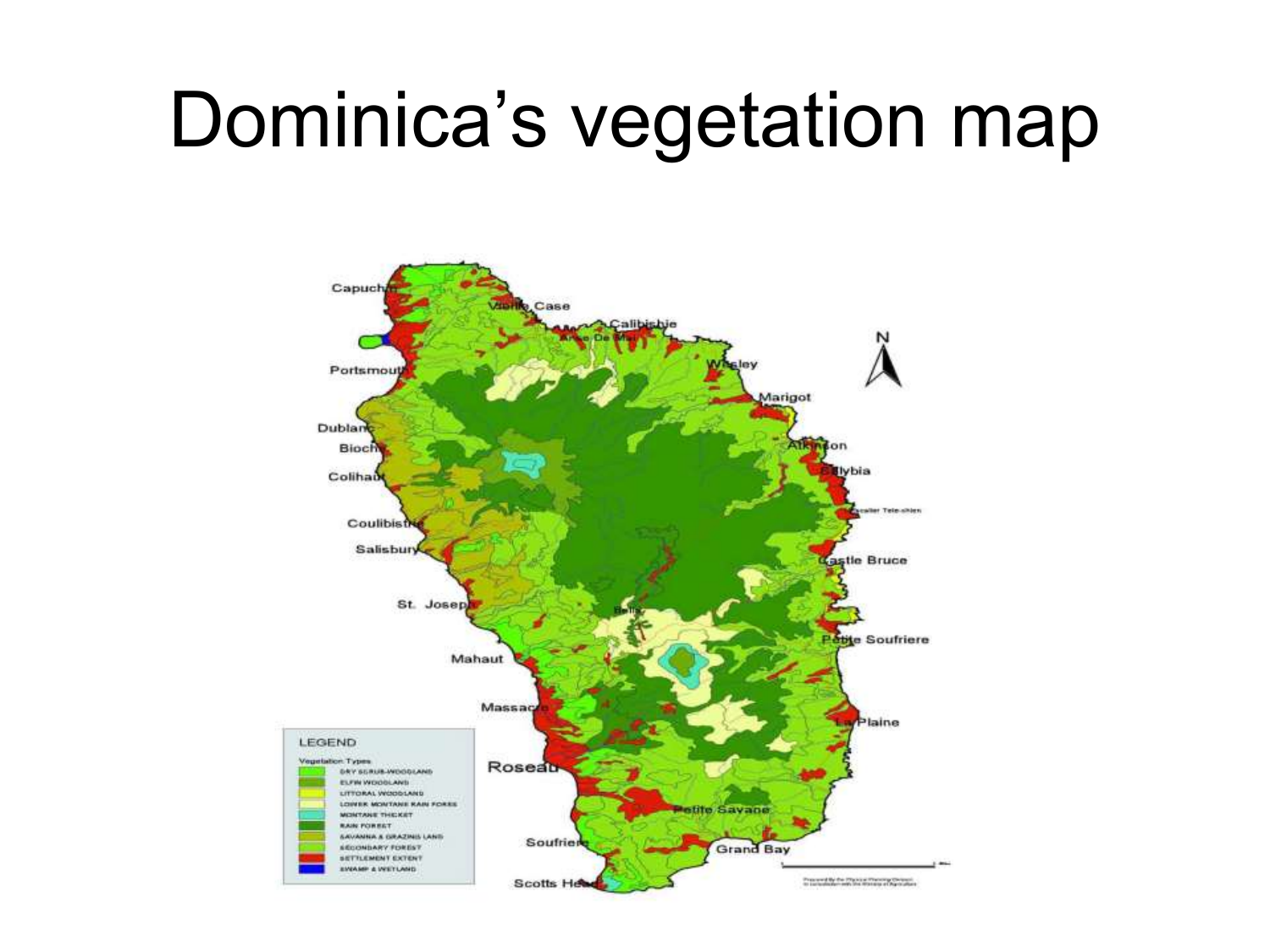# Developing resilience

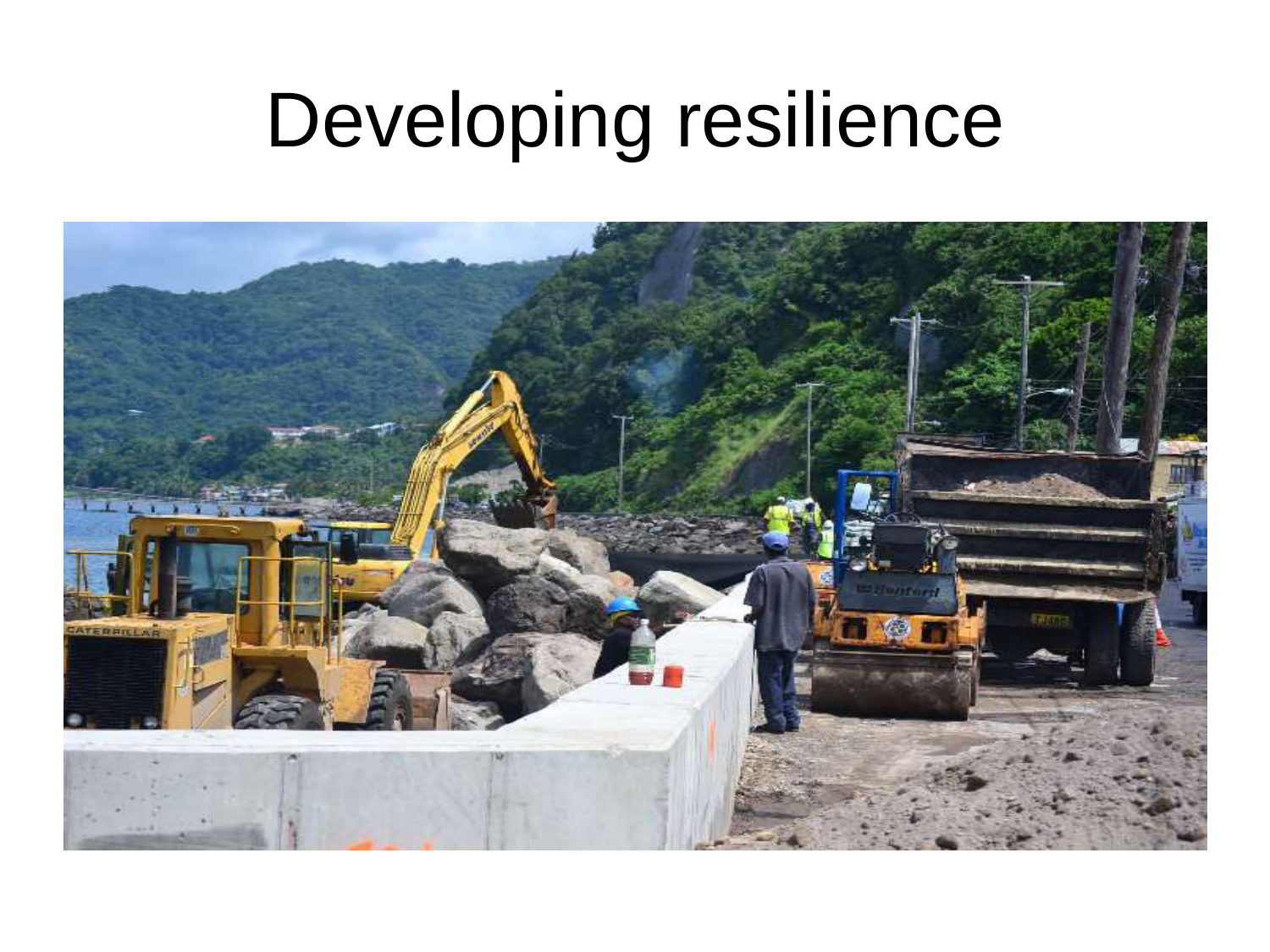#### Conclusion

- Dominica's topography, location, size increases its vulnerability
- Programs are being implemented for climate resilience
- The health sector however has lagged behind in the implementation of climate resilient programs